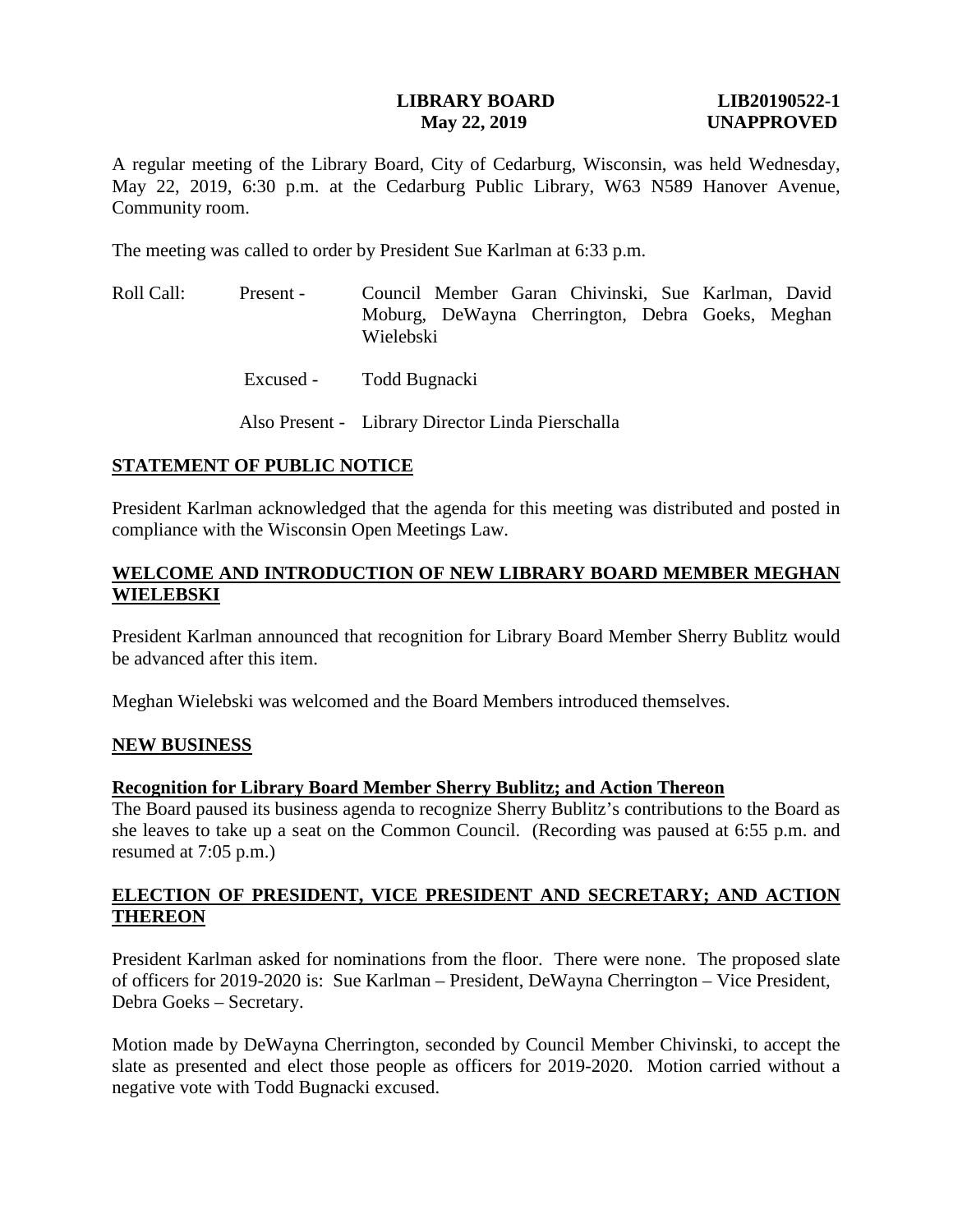## **COMMENTS & SUGGESTIONS FROM CITIZENS** - None

### **APPROVAL OF MINUTES**

Motion made by Council Member Chivinski, seconded by DeWayna Cherrington, to approve the minutes from the April 24, 2019 meeting as presented. Motion carried without a negative vote with Todd Bugnacki excused.

### **APPROVAL OF BILLS & FINANCIAL STATEMENTS**

Director Pierschalla briefly reviewed the bills and financial statements.

Motion made by Debra Goeks, seconded by Meghan Wielebski, to approve the bills and financial statements as presented. Motion carried without a negative vote with Todd Bugnacki excused.

### **REPORTS**

### **Director's Report**

Director Pierschalla reviewed her report and discussed the status of the Strategic Plan, Community Conversations scheduled for June 1 and 6, and the first quarter use statistics.

#### **School Report** - None

### **UNFINISHED BUSINESS**

### **Update on Strategic Plan; and Action Thereon**

Update given in the Director's Report.

**Discuss Library Building Five-Year Anniversary and Activities; and Action Thereon** The Board discussed events for the Library's 5-year anniversary celebration on July 13.

### **NEW BUSINESS – Continued**

**Review Revision to Library Code of Conduct Policy; and Action Thereon**

The Board reviewed the revision to the Library Code of Conduct Policy.

Motion made by Debra Goeks, seconded by Meghan Wielebski, to approve the revision to the Library Code of Conduct policy. Motion carried without a negative vote with Todd Bugnacki excused.

### **Review and Certify Code of Ethics; and Action Thereon**

Motion made by Debra Goeks, seconded by Meghan Wielebski, that the Board Members have reviewed and certify their compliance with the City's Code of Ethics. Motion carried without a negative vote with Todd Bugnacki excused.